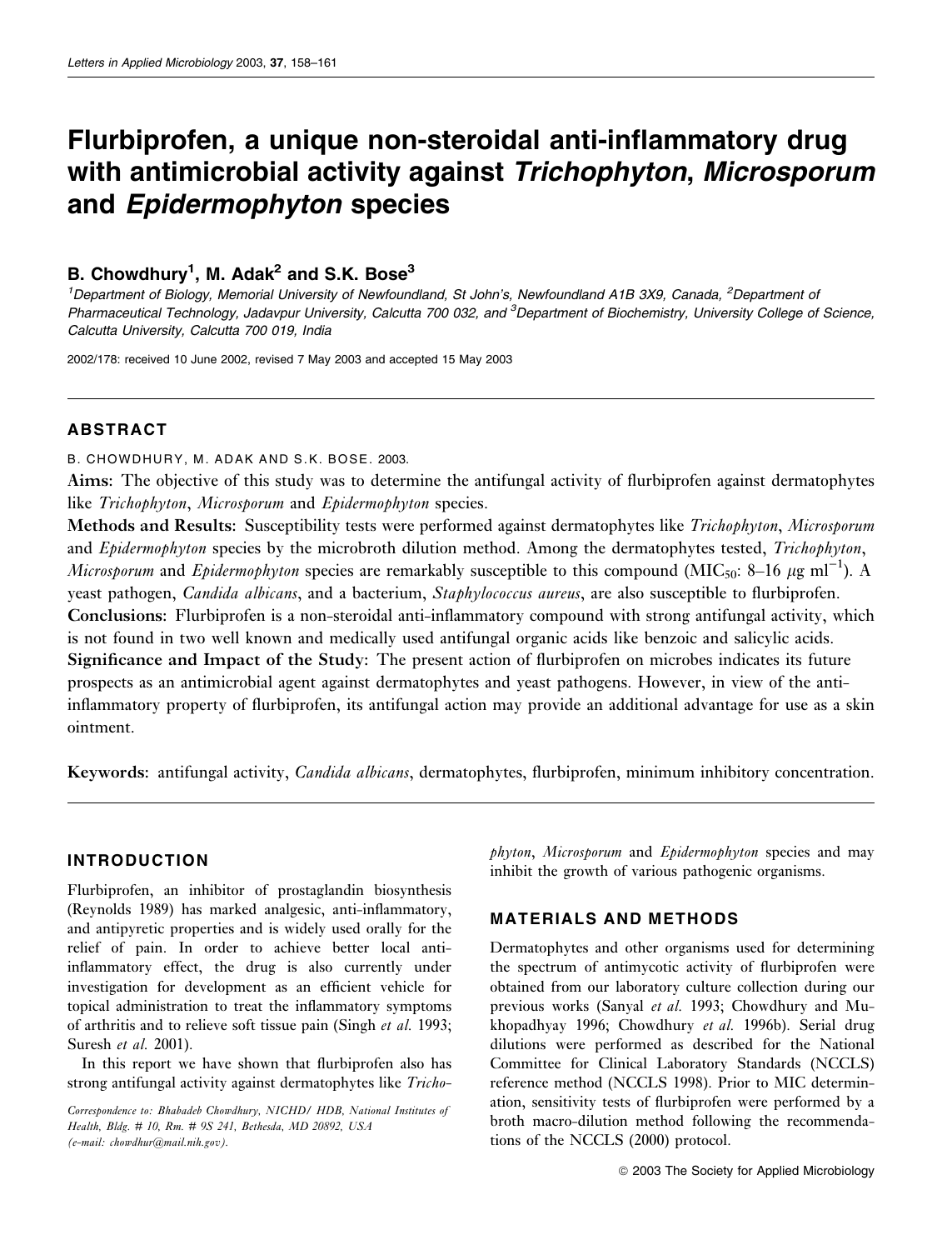The minimum inhibitory concentration (MIC) was determined by exposure to variable amounts of stock solutions of test compounds (prepared in methanol) to obtain final concentrations of these drugs between 2 and  $1024 \mu g$  ml<sup>-1</sup>. The compounds were added directly to the growth medium adjusted to  $pH$  5 $0$  as follows: Sabouraud's medium for mycelial fungi [yeast medium, containing  $0.3\%$ yeast extract (Difco Laboratories, Detroit, MI, USA), 0.5% peptone (Oxoid, Unipath Ltd, Basingstoke, UK),  $0.3\%$  malt extract (Oxoid), and 1% dextrose for *Candida albicans*] and Mueller Hinton broth for *Staphylococcus aureus* (5 ml in glass tubes).

The media in the tubes were inoculated with  $0.05$  ml of inoculum of the test organism. Spore suspensions (for mycelial fungi) or cell suspensions (24 h liquid culture of *C. albicans* and *S. aureus*) of appropriate Klett readings at 660 nm (25 and 15 as Klett readings for the spore and cell suspensions, respectively) were prepared as described earlier (Sanyal *et al.* 1992; Chowdhury *et al.* 1996a; Chowdhury *et al.* 1998) and used as inocula. The tubes were incubated under stationary conditions at 35°C for 48 h for the mycelial fungi and at 37°C for 24 h for *C. albicans* and *S. aureus*.

The MIC of a drug was defined as the lowest concentration at which no visible growth was detected at the appropriate time interval. MICs determined were stable at least up to 96 h. As flurbiprofen, benzoic acid and salicylic acid have very low solubility in water, these drugs were dissolved in methanol prior to their incorporation into the assay system during MIC determinations. The presence of methanol in the assay tubes did not have any effect on the MIC of the drugs at a concentration of  $5.6\%$  (v/v), the maximum methanol concentration used in the assay.

#### RESULTS AND DISCUSSION

Flurbiprofen, a bi-phenyl acetic acid derivative  $(2$ -fluro- $\alpha$ methyl 4-biphenyl acetic acid) inhibited growth *in vitro* of various organisms at a concentration below  $64 \mu g \text{ ml}^{-1}$ . Three different types of micro-organisms – dermatophytes, yeast pathogen and saphrophyte – were used to study the anti-microbial activity of flurbiprofen (Table 1). They were *Trichophyton mentagrophytes*, *T. rubrum*, *T. tonsurans*, *T. interdigitale*, *Microsporum fulva*, *M. gypseum*, *M. canis*, *Epidermophyton floccosum* (dermatophytes), *C. albicans* (a yeast pathogen) and *Aspergillus niger* (a saphrophyte).

Among the dermatophytes tested, *Trichophyton*, *Microsporum* and *Epidermophyton* species are remarkably susceptible to this compound  $(MIC_{50}$ : 8-16  $\mu$ g ml<sup>-1</sup>). A yeast pathogen, *C. albicans* (MIC<sub>50</sub>: 32  $\mu$ g ml<sup>-1</sup>) and a bacterium, S. *aureus* (MIC<sub>50</sub>: 16  $\mu$ g ml<sup>-1</sup>), as a control organism are also susceptible to flurbiprofen.

The results of the experiment (Table 2) indicate that the concentration of flurbiprofen required for growth inhibition of the micro-organisms depends on the pH of the growth media. Antifungal activity of flurbiprofen is more effective below pH  $70$  with the maximum effect around pH  $50$ (Table 2), like other antifungal organic acids. However, its growth inhibitory activity against *T. mentagrophytes* is unique and remarkably high  $(8 \mu g \text{ ml}^{-1})$  even at pH 7.0  $(32 \mu g \text{ ml}^{-1})$  compared with other organisms tested. *Aspergillus niger*, a pathogenic organism, was not susceptible to this compound.

Superficial fungal infections of skin are caused by dermatophytes belonging to three genera – *Trichophyton*, *Microsporum* and *Epidermophyton* species (Conant *et al.*

| Organisms (no. of isolates)         | MIC* ( $\mu$ g ml <sup>-1</sup> ) at pH 5.0 |                   |                   |            |                   |            |  |  |
|-------------------------------------|---------------------------------------------|-------------------|-------------------|------------|-------------------|------------|--|--|
|                                     | Flurbiprofen                                |                   | Benzoic acid      |            | Salicylic acid    |            |  |  |
|                                     | MIC <sub>50</sub>                           | MIC <sub>90</sub> | MIC <sub>50</sub> | $MIC_{90}$ | MIC <sub>50</sub> | $MIC_{90}$ |  |  |
| $Trichophyton$ mentagrophytes $(5)$ | 8                                           | 16                | 128               | 256        | 128               | 256        |  |  |
| Trichophyton rubrum (5)             | 16                                          | 32                | 128               | 256        | 128               | 256        |  |  |
| Trichophyton tonsurans (4)          | 16                                          | 32                | 128               | 128        | 128               | 128        |  |  |
| $Trichophyton$ interdigitale $(5)$  | 16                                          | 32                | 128               | 256        | 128               | 256        |  |  |
| Trichophyton violaceum (4)          | 16                                          | 32                | 128               | 256        | 128               | 256        |  |  |
| Microsporum fulva (4)               | 16                                          | 64                | 128               | 256        | 128               | 256        |  |  |
| Microsporum gypseum (3)             | 16                                          | 32                | 128               | 128        | 128               | 256        |  |  |
| Microsporum canis (3)               | 16                                          | 32                | 128               | 256        | 256               | 512        |  |  |
| $Epidermophyton$ fluccosum $(5)$    | 16                                          | 32                | 128               | 128        | 128               | 256        |  |  |
| Candida albicans (4)                | 32                                          | 64                | 128               | 256        | >256              | > 512      |  |  |
| Aspergillus niger (5)               | 256                                         | > 512             | > 512             | > 512      | > 512             | > 512      |  |  |

\*Each MIC determination was repeated three times to ensure the reproducibility of the results. MICs determined were stable at least up to 96 h. MIC<sub>50</sub> and MIC<sub>90</sub> are the MICs at which 50 and 90% of the isolates are inhibited, respectively.

Table 1 Comparison of antimicrobial activities of flurbiprofen, benzoic acid and salicylic acid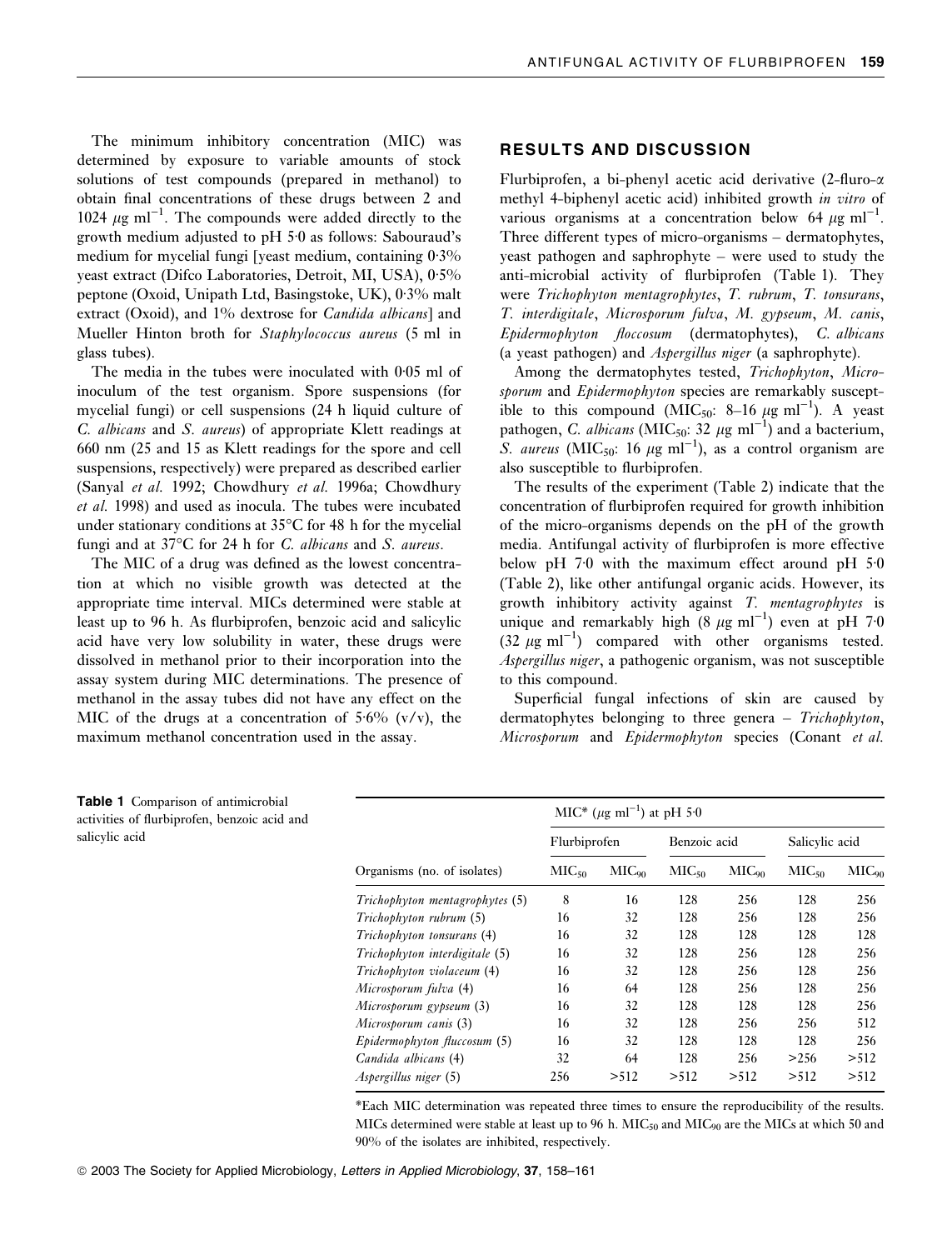|                             | $MIC50$ (µg ml <sup>-1</sup> ) at pH <sup>*</sup> |    |    |     |
|-----------------------------|---------------------------------------------------|----|----|-----|
| Organisms                   |                                                   |    |    |     |
| Trichophyton mentagrophytes |                                                   | 8  | 16 | 32  |
| Epidermophyton fluccosum    | 8                                                 | 16 | 32 | 64  |
| Microsporum fulva           | 8                                                 | 16 | 32 | 64  |
| Candida albicans            | 16                                                | 32 |    | 128 |

 $*$ MIC<sub>50</sub> was determined as described in the text with appropriate growth media adjusted to different pH values.

1971). Management of these infections depends upon a random selection of an antifungicide out of a large number of topical agents belonging to different groups, e.g. organic acids with derivative, polyene antifungal antibiotics, and other antifungal agents (Banerjee and Bose 1963; Jones 1982). Antifungal sensitivity testing with these agents may help in selection of a proper medication particularly in chronic infections.

Flurbiprofen inhibited growth *in vitro* of various pathogenic micro-organisms such as *Trichophyton*, *Microsporum* and *Epidermophyton* species (dermatophytes). The yeast pathogen, *C. albicans* and a bacterium, *S. aureus* are also responsible for skin infections and are susceptible to flurbiprofen. Thus, this compound may find efficient application as a topical skin ointment for the treatment of superficial fungal, yeast and bacterial infections, particularly, in cutaneous mycoses. Interestingly, the action of flurbiprofen against *Trichophyton*, *Microsporum* and *Epidermophyton* species and *C. albicans* was fungistatic and not fungicidal (data not shown).

Flurbiprofen is eight- to 16-fold more active (Table 1) against a range of pathogens than benzoic and salicylic acids, the commonly used antifungal constituents of Whitfield's ointment, the formulation of which is still considered effective for the treatment of superficial mycoses (Munro 1983). In antifungal ointment, flurbiprofen should provide additional advantage by virtue of its anti-inflammatory activity, which does not exist in other antifungal organic acids like benzoic, salicylic or unsaturated long chain fatty acids. The anti-inflammatory property should help in relieving the skin inflammation associated with the infection (Goto *et al.* 1993). The local anti-inflammatory efficacy of the drug is well documented and flurbiprofen is now being used in topical formulations for such activity (Singh *et al.* 1993). Very recently, it has reported that  $0.3\%$  flurbiprofen and  $0.3\%$  triclosan gel can be used alone as anti-inflammatory agents or as an adjunct to scaling in periodontal therapy (Suresh *et al.* 2001).

The present action of flurbiprofen on microbes indicates it can be used as an antimicrobial agent against dermatophytes and yeast pathogens. However, in view of its anti-inflam-

matory property, flurbiprofen provides an additional benefit for use as a skin ointment. Various clinical application of flurbiprofen directed toward dermatophytes are now being investigated using an animal model in our laboratory.

## ACKNOWLEDGEMENTS

The authors would like to thank Dr Ida S. Owens, Heritable Disorder Branch of NICHD, National Institutes of Health, Bethesda, MD, USA for the critical reading of the manuscript and Dr Alan Whittick, Department of Biology, Memorial University of Newfoundland, St John's, Canada, for useful discussions. The authors also wish to thank Mrs Bratati Chowdhury for word processing and editing the manuscript.

### REFERENCES

- Banerjee, N. and Bose, S.K. (1963) Mode of action of Mycobacillin, a new antifungal antibiotic. *Journal of Bacteriology* 86, 387–391.
- Chowdhury, B. and Mukhopadhyay S. (1996) Antibacterial activity of tea and coffee against *Streptococcus* and *Micrococcus* species. *Medical Science Research* 24, 770–771.
- Chowdhury, B., Bhattacharyya, D. and Mukhopadhyay, S. (1996a) Antimicrobial effect of some simple and complex phenolic compounds of olive fruits against pathogenic bacteria. *Biomedical Letters* 54, 45–49.
- Chowdhury, B., Roy, D., Chavan, U. and Bhattacharyay, D. (1996b) Ibuprofen, a unique antiinflammatory, analgesic, antipyretic and antifungal compound with antibacterial activity against Grampositive bacteria. *Medical Science Research* 24, 801–802.
- Chowdhury, B., Das, S.K. and Bose, S.K. (1998) Use of resistant mutants to characterize the target of Mycobacillin in *Aspergillus niger* membranes. *Microbiology* 144, 1123–1130.
- Conant, N.F., Smith, D.T., Baker, R.D. and Callaway, J.L. (1971) Mycology of dermatomycoses. In *Manual of Clinical Mycology*, 3rd edn. ed. Murray, P.R. *et al*. pp. 595–602. Philadelphia, PA: W.B. Saunders Co.
- Goto, S., Uchida, T., Lee, C.K., Yasutake, T. and Zhany J. (1993) Effect of various vehicles on ketoprofen permeation across excised hairless mouse skin. *Journal of Pharmaceutical Science* 82, 959–963.
- Jones, H.E. (1982) Therapy of superficial fungal infection. *Dermatologic Clinics of North America* 66, 873–882.
- Munro, I. (1983) New facts about fungi in food and feet. *Lancet* 2, 1124–1125.
- NCCLS 1998. *Reference Method for Broth Dilution Antifungal Susceptibility Testing of Conidium-Forming Filamentous Fungi: Proposed Standard*. NCCLS document M38-P. Wayne, PA: National Committee for Clinical Laboratory Standards.
- NCCLS 2000. *Reference Method for Broth Dilution Antifungal Susceptibility Testing of Conidium-Forming Filamentous Fungi: Proposed Standard*. NCCLS document M38-A. Wayne, PA: National Committee for Clinical Laboratory Standards.
- Reynolds, J.E.F. (1989) Analgesic and anti-inflammatory agents. In *Martindale: the Extra Pharmacopeia*, 29th edn. ed. Reynolds, J.E.F. pp. 1–46. London: The Pharmaceutical Press.